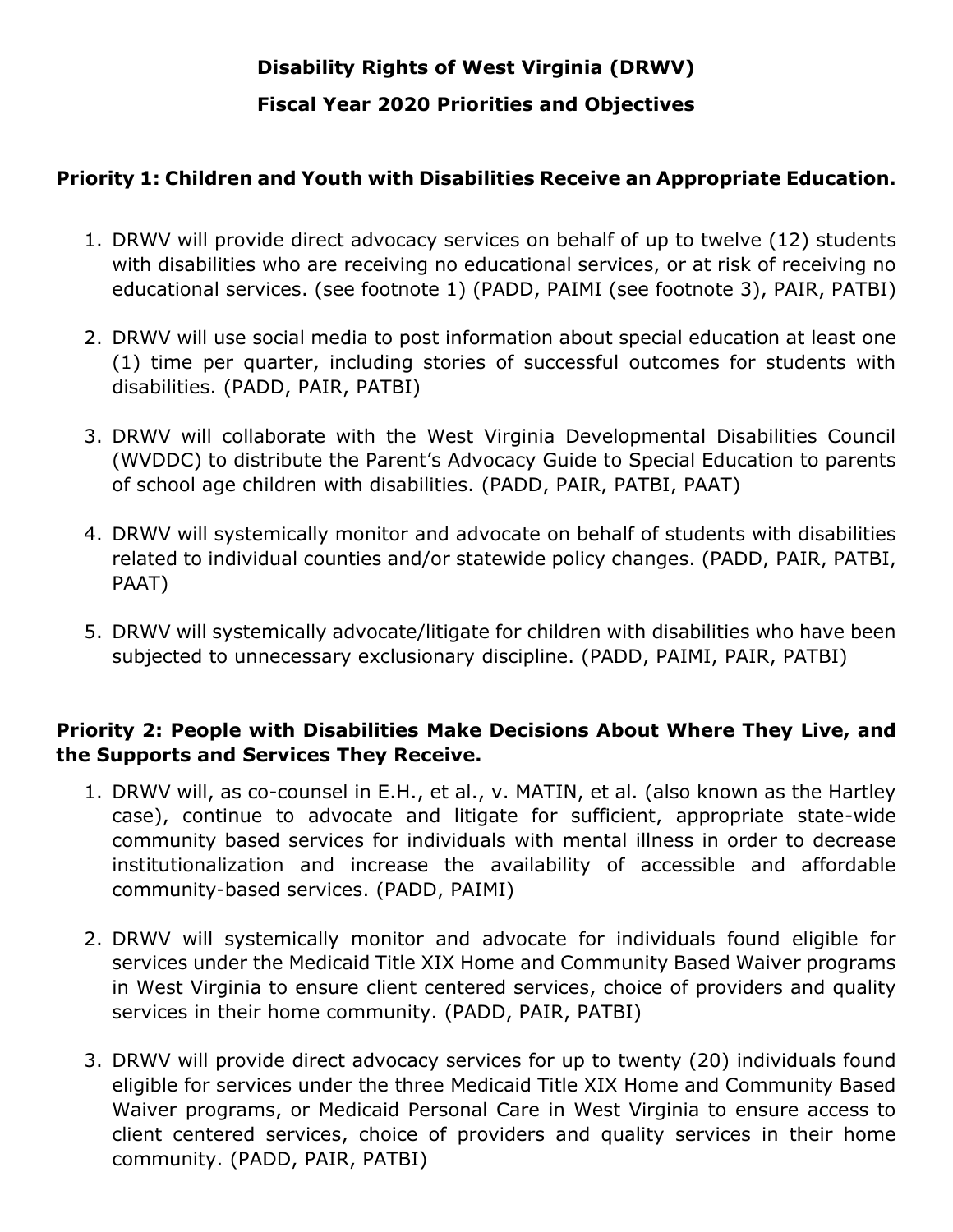- 4. DRWV will collaborate with the West Virginia Developmental Disabilities Council (WVDDC) and other relevant entities, to ensure that individuals with intellectual/developmental disabilities are discharged from psychiatric hospitals to the community in a timely manner with appropriate placements and supports. (PADD)
- 5. DRWV will systemically monitor and advocate for children to receive mental health services in the community. (PAIMI)
- 6. DRWV will advocate/litigate for the civil rights of children with disabilities who have been abused and neglected while they were dependent on the WV child welfare system. (PADD, PAIMI)
- 7. DRWV will advocate/litigate for the civil rights of individuals with disabilities who have been found not guilty by reason of mental illness. (PAIMI)

## **Priority 3: People with Disabilities are Free from Abuse, Neglect, Exploitation, and Other Rights Violations.**

- 1. DRWV will investigate, refer for investigation, or monitor allegations of death or serious injury in which there is probable cause that abuse or neglect was involved, including alleged abuse/neglect that occurs during acts of seclusion, restraint, use of aversive techniques, excessive force, or other punitive methods of controlling individuals with disabilities at state and private facilities, and WV schools that are reported to or discovered by DRWV. (see footnotes 1, 2) (PADD, PAIMI, PAIR)
- 2. DRWV will advocate for disability related medical/psychiatric treatment, including properly prescribed and administered medication, to be available to individuals of all ages who are incarcerated that come to the attention of DRWV. (see footnote 1) (PAIMI, PAIR, PATBI)
- 3. DRWV will provide direct advocacy services to individuals who meet DRWV's case selection criteria and are at risk of abuse, neglect, or financial exploitation when requested by the individual or their legal representative. (see footnote 1) (PADD, PAIMI, PAIR, PATBI)
- 4. DRWV will open a service request for all individuals in psychiatric facilities in West Virginia who request advocacy services, with priority given to patients at the two (2) state psychiatric hospitals. (PAIMI, PATBI)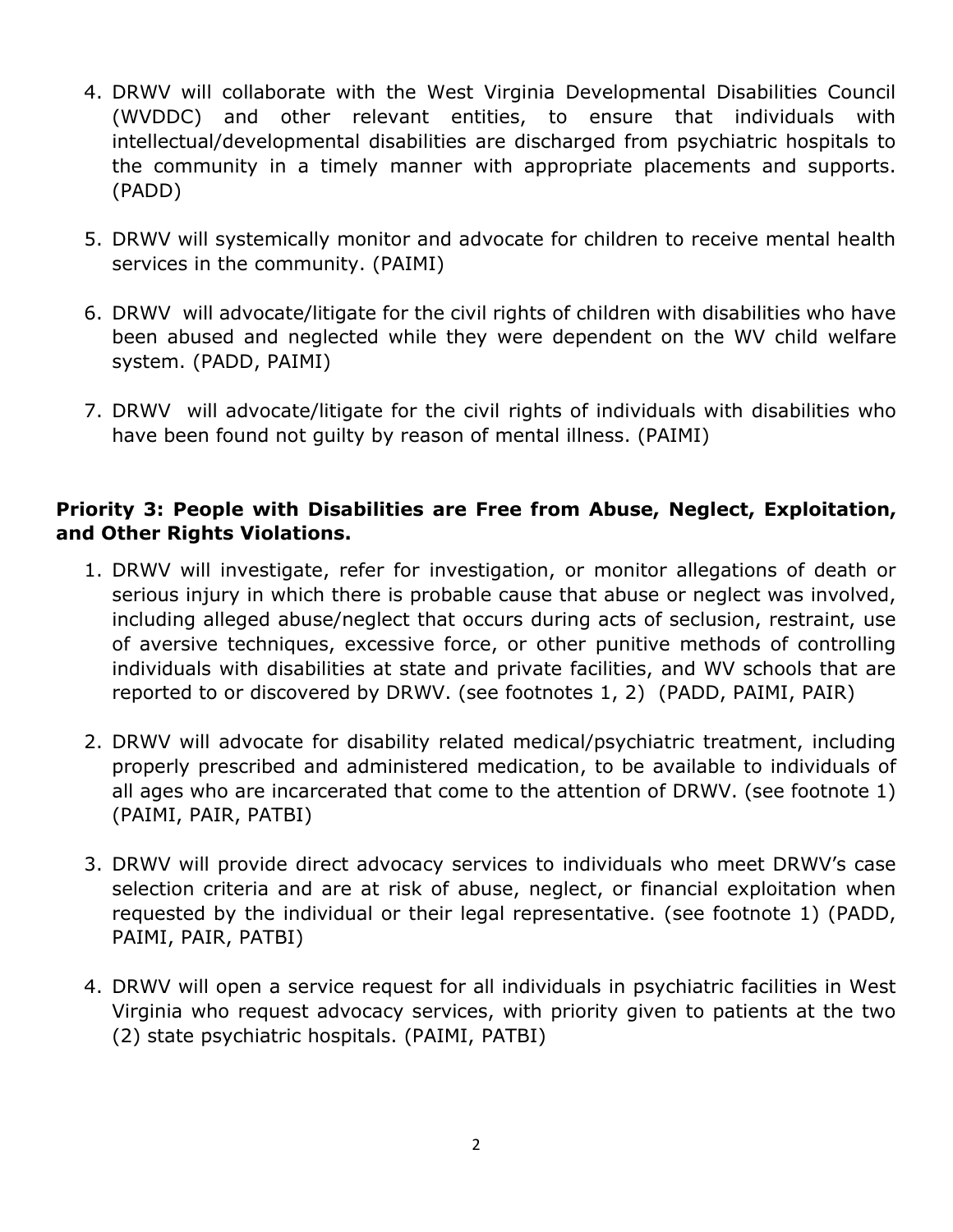- 5. DRWV will conduct at least twenty-five (25) monitoring visits to Intermediate Care Facilities for Individuals with Intellectual Disabilities (ICF/IIDs) and address systems issues as identified. (PADD)
- 6. DRWV will conduct at least fifty (50) monitoring visits to WV Department of Corrections facilities to ensure that appropriate mental health/medical treatment is being provided to individuals with disabilities. (PAIMI, PAIR, PATBI)
- 7. DRWV will conduct a minimum of fifty (50) monitoring visits to residential placements who serve children with disabilities and address systems issues as identified. (PADD, PAIMI, PAIR, PATBI)
- 8. DRWV will conduct a minimum of sixty (60) monitoring visits at the two (2) state psychiatric hospitals in West Virginia and address systems issues as identified. (PAIMI)
- 9. DRWV will conduct a minimum of twenty-four (24) monitoring visits at psychiatric facilities not operated by the state of West Virginia and address systems issues as identified. (PAIMI)
- 10. DRWV will conduct a minimum of fifteen (15) monitoring visits at the five (5) nursing homes operated by the state of West Virginia and address systems issues as identified. (PADD, PAIMI, PAIR, PATBI)
- 11. DRWV will conduct a minimum of fifty (50) monitoring visits at nursing homes not operated by the state of West Virginia and address systems issues as identified. (PAIR, PADD)
- 12. DRWV will conduct a minimum of ten (10) monitoring visits at Specialized Family Care (SFC) homes in West Virginia and address systems issues as identified. (PADD)

## **Priority 4: People with Disabilities Have Access Provided by the Americans with Disabilities Act (ADA), the Architectural Barriers Act (ABA), and the Fair Housing Act.**

- 1. DRWV will advocate for up to thirteen (13) people with disabilities who meet DRWV's case selection criteria (see footnote 1). (PADD, PAIMI, PAIR, PATBI)
- 2. DRWV will complete accessibility studies when access issues are discovered by DRWV or brought to our attention. (PAIR)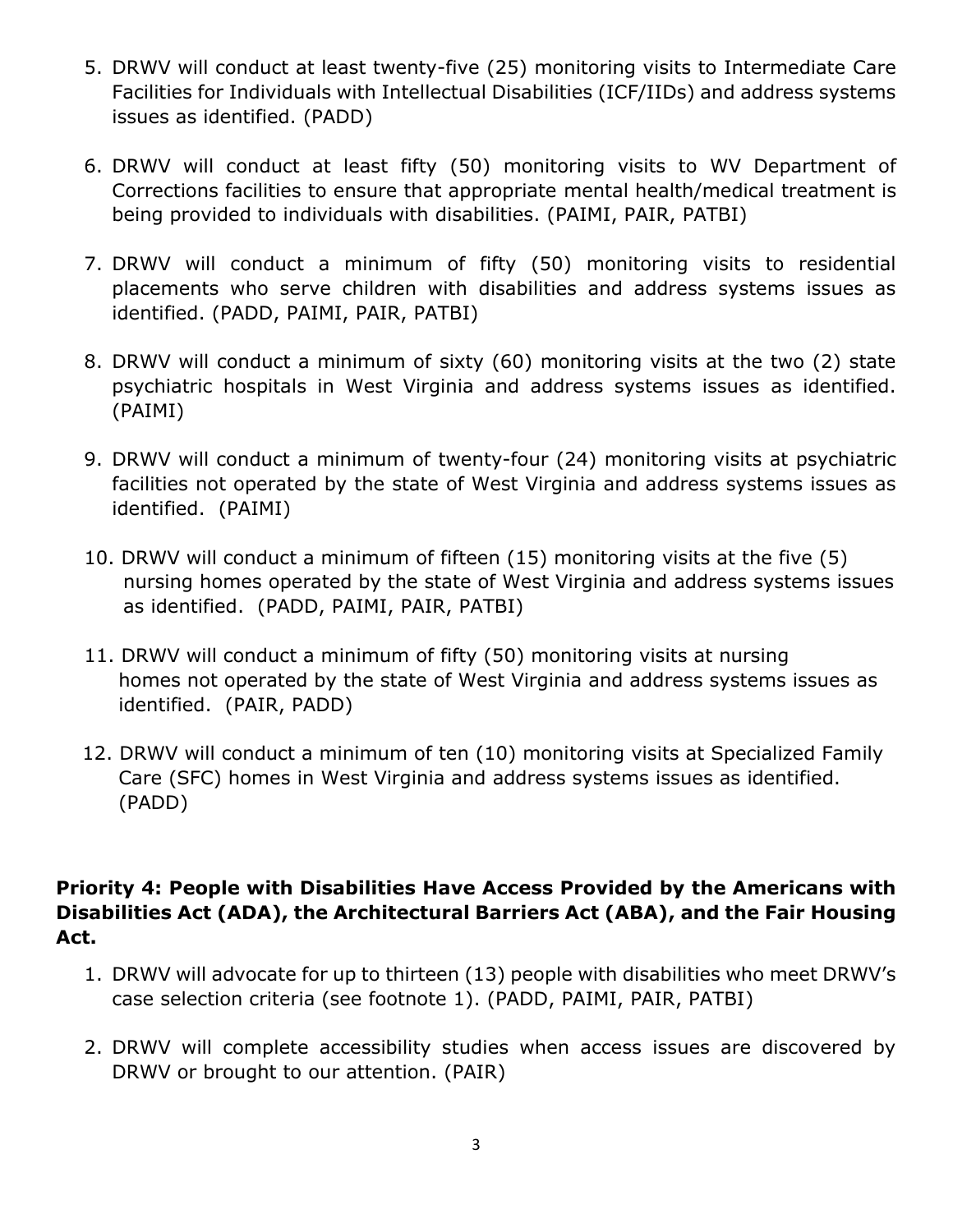- 3. DRWV will collaborate with the West Virginia Commission for the Deaf and Hard of Hearing to provide statewide outreach to professionals educating them on their responsibility to provide auxiliary aids and services, including but not limited to sign language interpreters, as required by the Americans with Disabilities Act (ADA). (PAIR)
- 4. DRWV will provide outreach to organizations throughout West Virginia that serve veterans to offer outreach and education to veterans with disabilities. (PADD, PAIMI, PAIR, PATBI)

# **Priority 5: People with Disabilities Have Access to Assistive Technology.**

- 1. DRWV will provide advocacy for up to ten (10) people with disabilities to gain or maintain access to assistive technology and related supports (see footnote 1). (PAAT)
- 2. DRWV will collaborate with the West Virginia Assistive Technology System (WVATS) to increase awareness of the availability of and right to access assistive technology. (PAAT)
- 3. DRWV will use social media to post information about assistive technology at least one (1) time per quarter. (PAAT)

## **Priority 6: People with Disabilities Have Access to Centers for Independent Living, Competitive/Integrated Employment, and Employment-Related Services.**

- 1. DRWV will provide direct advocacy services for up to twenty-five (25) individuals requesting assistance who are applying for, eligible for, or receiving services from the West Virginia Division of Rehabilitation Services (WVDRS), supported employment programs and other programs funded under the Workforce Innovation and Opportunity Act (WIOA) (see footnote 1). (CAP)
- 2. DRWV will provide direct advocacy services for up to twenty-five (25) individuals requesting assistance who are Supplemental Security Insurance/Social Security Disability Insurance (SSI/SSDI) beneficiaries and want to work but are encountering barriers per the priorities established by the Social Security Administration (SSA) (see footnote 1). (PABSS)
- 3. DRWV will provide direct advocacy services for up to five (5) individuals requesting assistance who are applying for, eligible for, or receiving services from a Center for Independent Living (CIL) (see footnote 1). (CAP)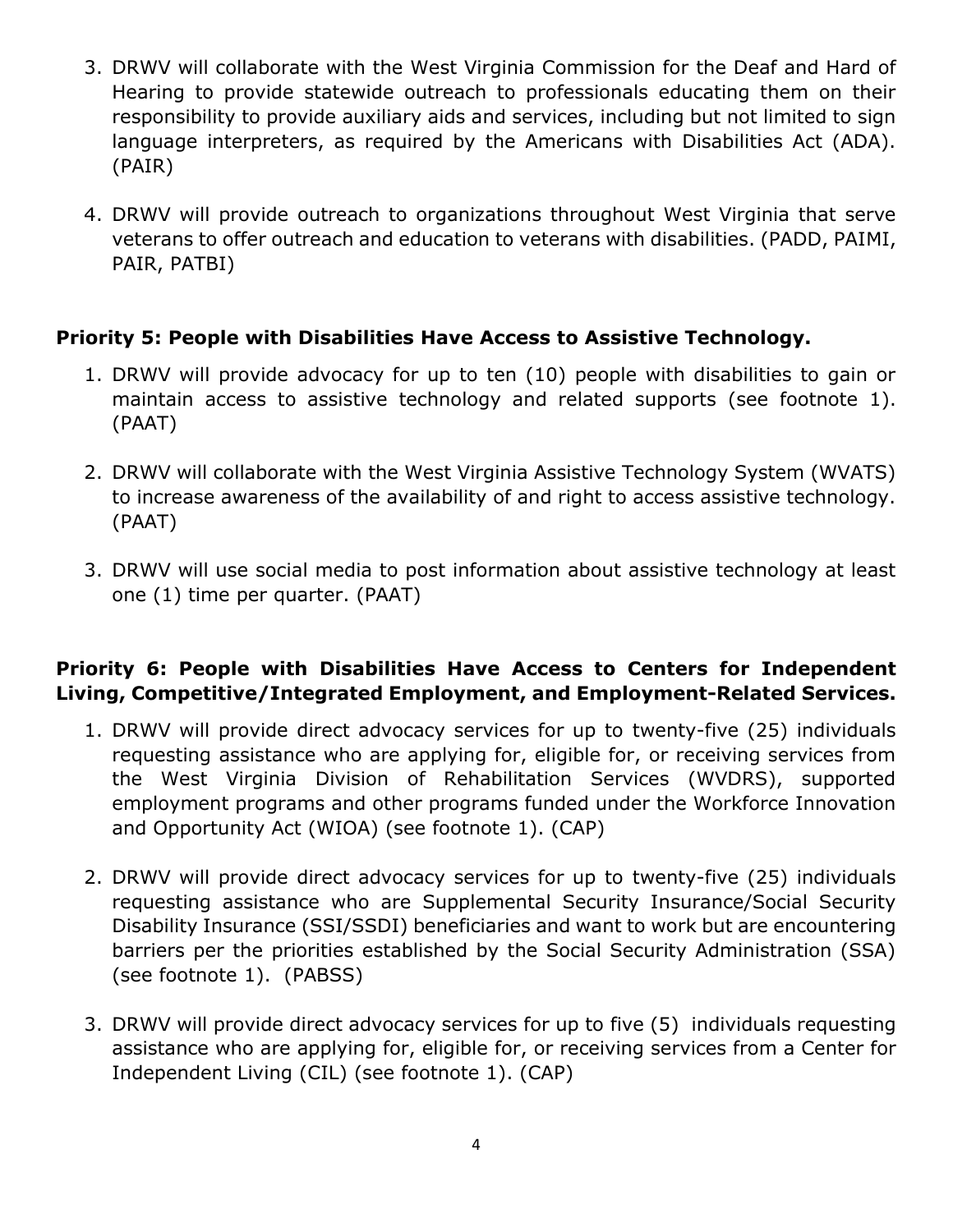- 4. DRWV will collaborate with the West Virginia Developmental Disabilities Council (WVDDC) in their efforts to encourage integrated employment options and "Employment First" initiatives for people with disabilities. (CAP, PADD)
- 5. DRWV will actively support the Statewide Rehabilitation Council's (SRC) mandate to monitor and advise on the activities of WVDRS. (CAP)

## **Priority 7: People with Disabilities Have Full Access to the Electoral Process.**

- 1. DRWV will act to increase equal access for individuals with disabilities requesting assistance to participate in the voting process, including polling places, voting equipment, and voter registration. (PAVA)
- 2. DRWV will educate at least fifty (50) people with disabilities, family members and service providers about the voting process and their right to vote. (PAVA)
- 3. DRWV will work in conjunction with the Secretary of State's office to educate County Clerks and election divisions about the voting rights of people with disabilities. (PAVA)

# **Priority 8: DRWV Will Conduct Outreach and Education, and Support the Work of Others to Promote Self-Advocacy.**

- 1. DRWV will actively support the missions of groups with grassroots advocacy missions, not including lobbying. (PADD, PAIMI, PAIR, PATBI)
- 2. DRWV will develop and conduct disability rights outreach to educate unserved and underserved populations of people with disabilities about their rights and DRWV's services. (PAAT, PADD, PAIMI, PAIR, PATBI, PAVA, CAP, PABSS)
- 3. DRWV will provide outreach to increase public awareness of Traumatic Brain Injury (TBI). (PATBI)
- 4. DRWV will offer education to attorneys on a variety of current disability related issues, which will serve as an educational and recruiting tool for legal work on disability rights. (PADD, PAIMI, PAIR, PATBI)
- 5. DRWV will provide Supported Decision Making training to at least three (3) nonprofit organizations, parent advocacy groups, and various state and local organizations. (PADD, PAIMI, PAIR, PATBI)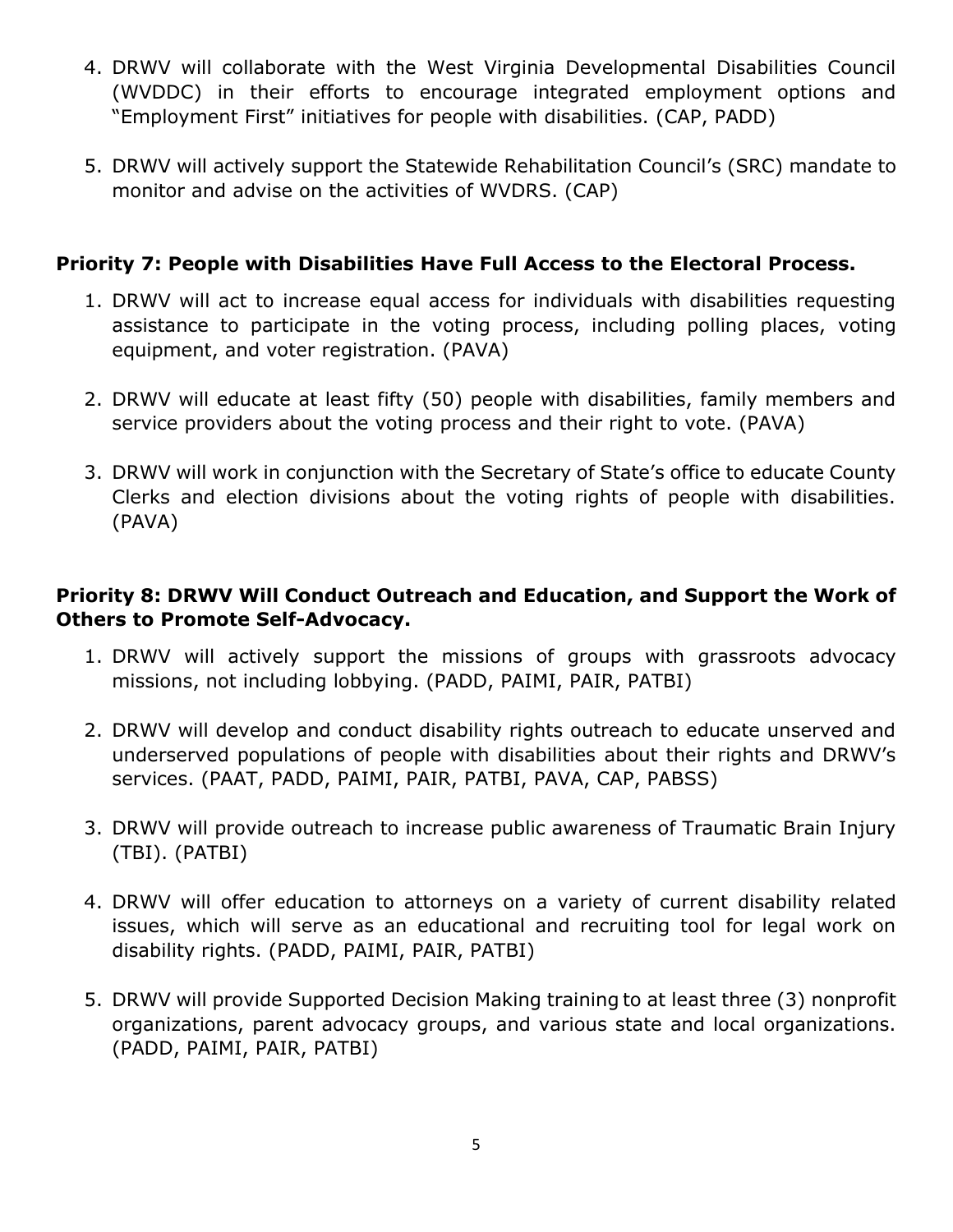- 6. DRWV will provide Psychiatric Advance Directives training to at least ten (10) individuals with mental illness and other stakeholders. (PAIMI)
- 7. DRWV will provide employment rights training to at least two (2) organizations who focus on finding employment or removing barriers to employment for individuals with disabilities. (PADD, PAIMI, PAIR, PATBI, CAP)

**Priority 9: DRWV will conduct reviews of and provide education to Representative Payees who handle income for individuals with disabilities from Supplemental Security Insurance/Social Security Disability Insurance (SSI/SSDI) to verify that they are using the benefits properly on behalf of the beneficiary and are carrying out their responsibilities and duties correctly. (PABRP)**

No Objectives are needed for this Priority as they are detailed in the grant agreement.

**Priority 10: DRWV will provide advocacy services for class members in compliance with WV DHHR statement of work and state and federal court directives in Civil Action 81-585 E.H. v. Matin (1983), Hartley Decree, and Civil Action 78-2099 Medley vs. Ginsberg (1981), Medley Decree. (MHAP)**

No Objectives are needed for this Priority as they are detailed in the statement of work.

#### **Information and Referral (I&R):**

DRWV provides Information and Referral to all callers related to disability rights issues.

Individual program budgets determine availability of services.

#### **FOOTNOTES**

- 1. Case Selection Criteria:
	- A. There is a significant risk of abuse and neglect. Client is danger of or has experienced severe bodily harm. The client is at risk or a has experienced a serious financial harm.
	- B. The client is institutionalized and ready for reintegration to the community and there is a barrier to discharge.
	- C. A clear violation of the ADA has occurred.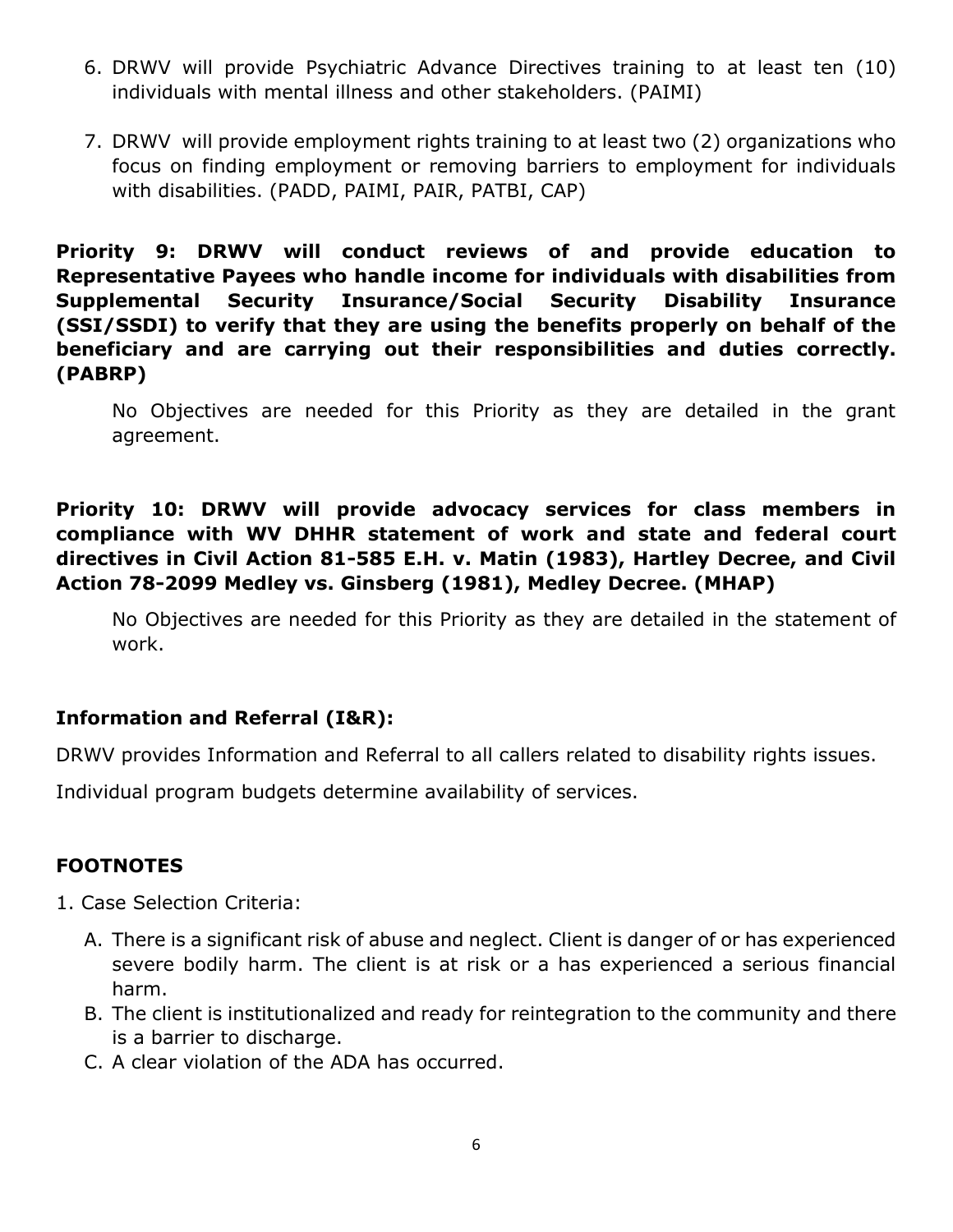- D. The case is a special education matter and the child is not receiving consistent educational services, or is at serious risk of receiving no services, or the needs related to the child's disability have been completely ignored by the school district.
- E. It is a matter concerning voting rights, assistive technology, a barrier to employment for a beneficiary of SSI or SSDI, Representative Payees, or services under the Rehabilitation Act.

Additionally, all cases MUST:

- Meet program eligibility for one of DRWV's federally funded programs;
- be in agreement with DRWV's mission;
- be consistent with our ethical standards;
- possess significant legal merit; and
- funds/resources must be available.

At the discretion of the Executive Director or Legal Director a case can be selected for direct representation because of the vulnerability of the client or the potential to effect policy or systemic change or another compelling reason.

Abuse and neglect investigations will be prioritized as follows: seclusion & restraint with death or serious injury, suspicious death, and incidents occurring in locations with repeated complaints of abuse and neglect. In complaints where abuse or neglect are currently being investigated by law enforcement, DRWV will delay its investigation until law enforcement has completed their investigation.

- 2. "Serious injury" is defined as physical harm or injury to an individual with disabilities and includes, but is not limited to acts such as: rape or sexual assault; striking; the use of excessive force when placing an individual with disabilities in bodily restraints; or use of restraints not in compliance with state and federal laws.
- 3. The issue must be directly related to an individual's diagnosed mental illness in order to qualify for services.

#### **Programs**

Client Assistance Program (CAP)

Serves individuals who have applied for or are receiving services from DRS, Center for Independent Living, supported employment programs, and other programs funded under the Rehabilitation Act of 1973, as amended.

Proection and Advocacy for Assistive Technology (PAAT)

Serves children and adults with disabilities who need assistive technology devices and related support services to maintain or increase their skills, independence, and community integration.